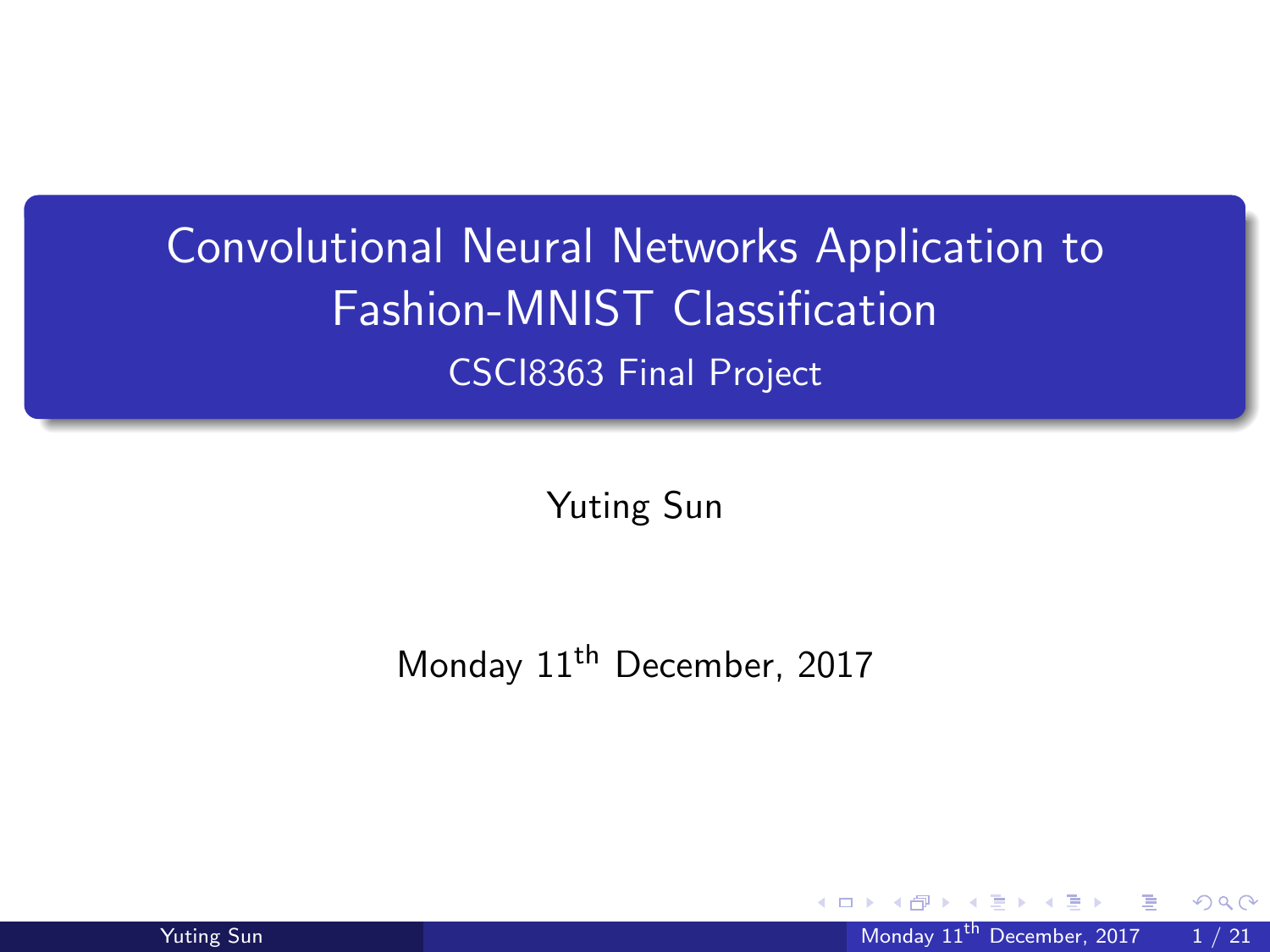### **[Introduction](#page-2-0)**

- 2 [Related Works](#page-5-0)
- 3 [Architecture of Convolutional Neural Networks](#page-6-0)
	- **[Experiments](#page-9-0)**
- 5 [Prediction Result](#page-18-0)
- 6 [Conclusion and Future Works](#page-19-0)

 $\leftarrow$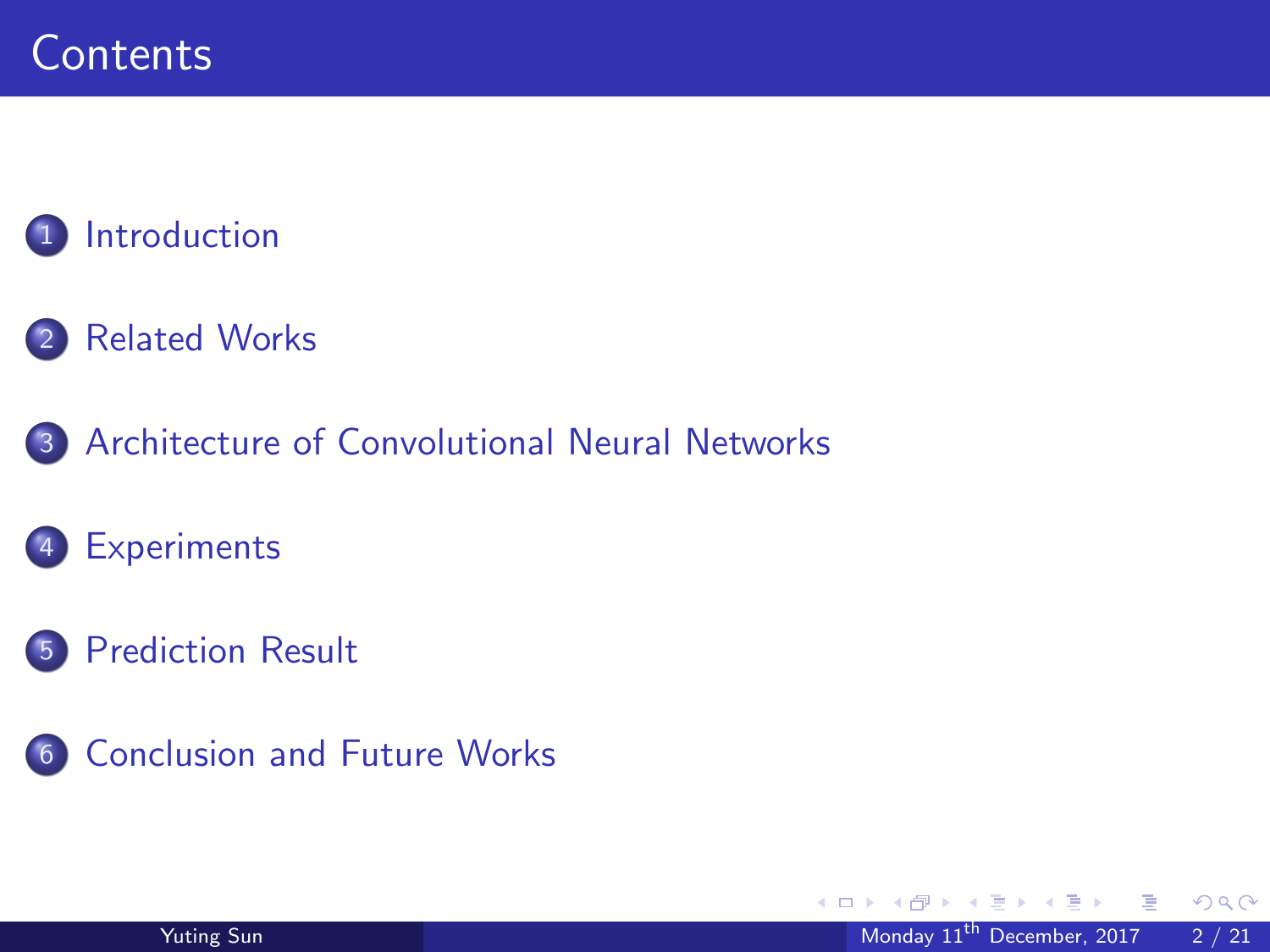- <span id="page-2-0"></span>Convolutional neural networks perform very well in image classification.
	- The accuracy of classifying MNIST handwritten digits data can be higher than 99.7% as reported in Ciregan et al. (2012).
	- MNIST is not a difficult task and this dataset has been overused.
- Fashion-MNIST dataset, created by Zalando is more challenging.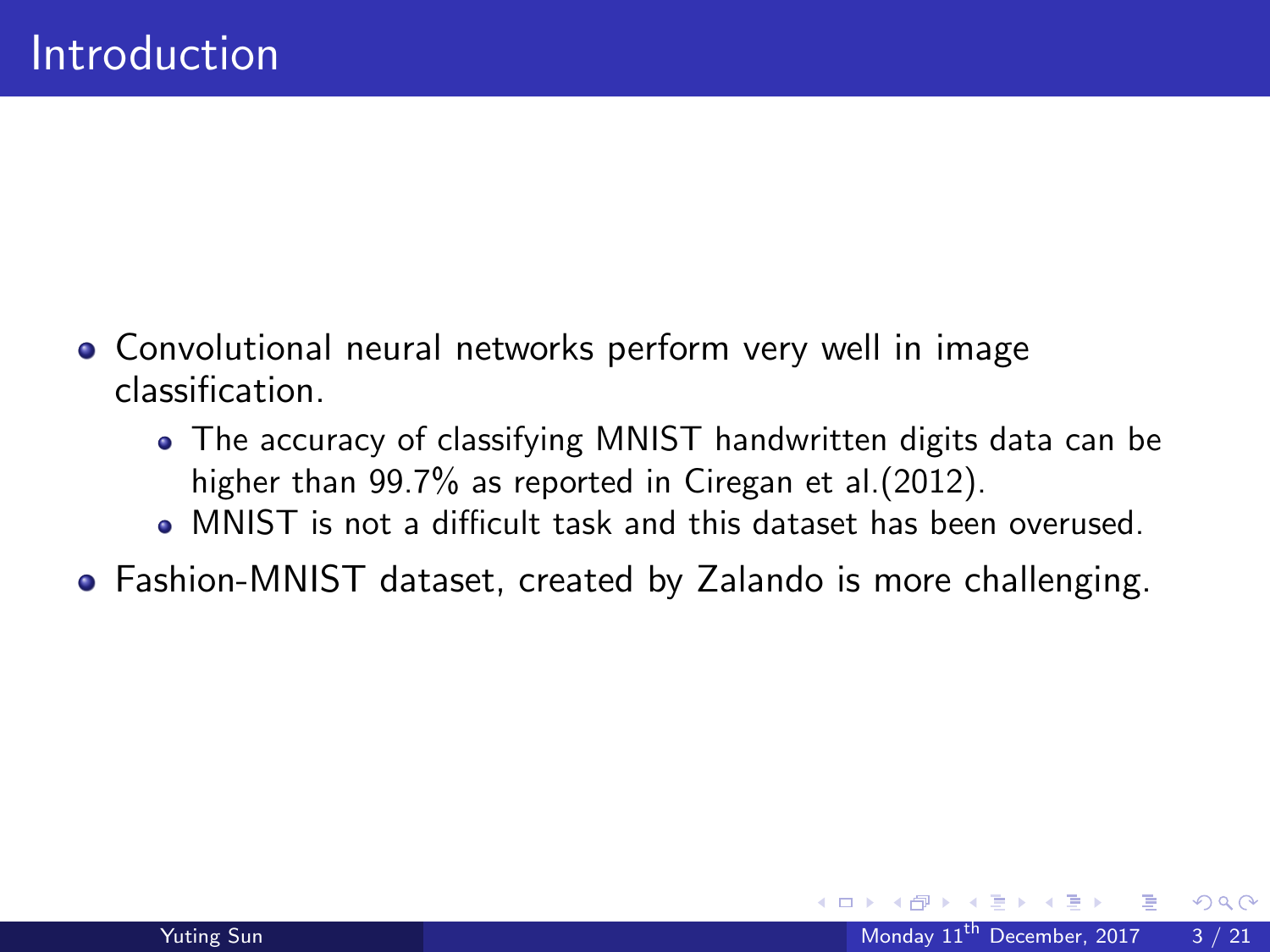### Data Description

- 60,000 training data and 10,000 testing data
- $\bullet$  28  $\times$  28 grayscale image, associated with a label from these 10 classes



#### Figure: Lables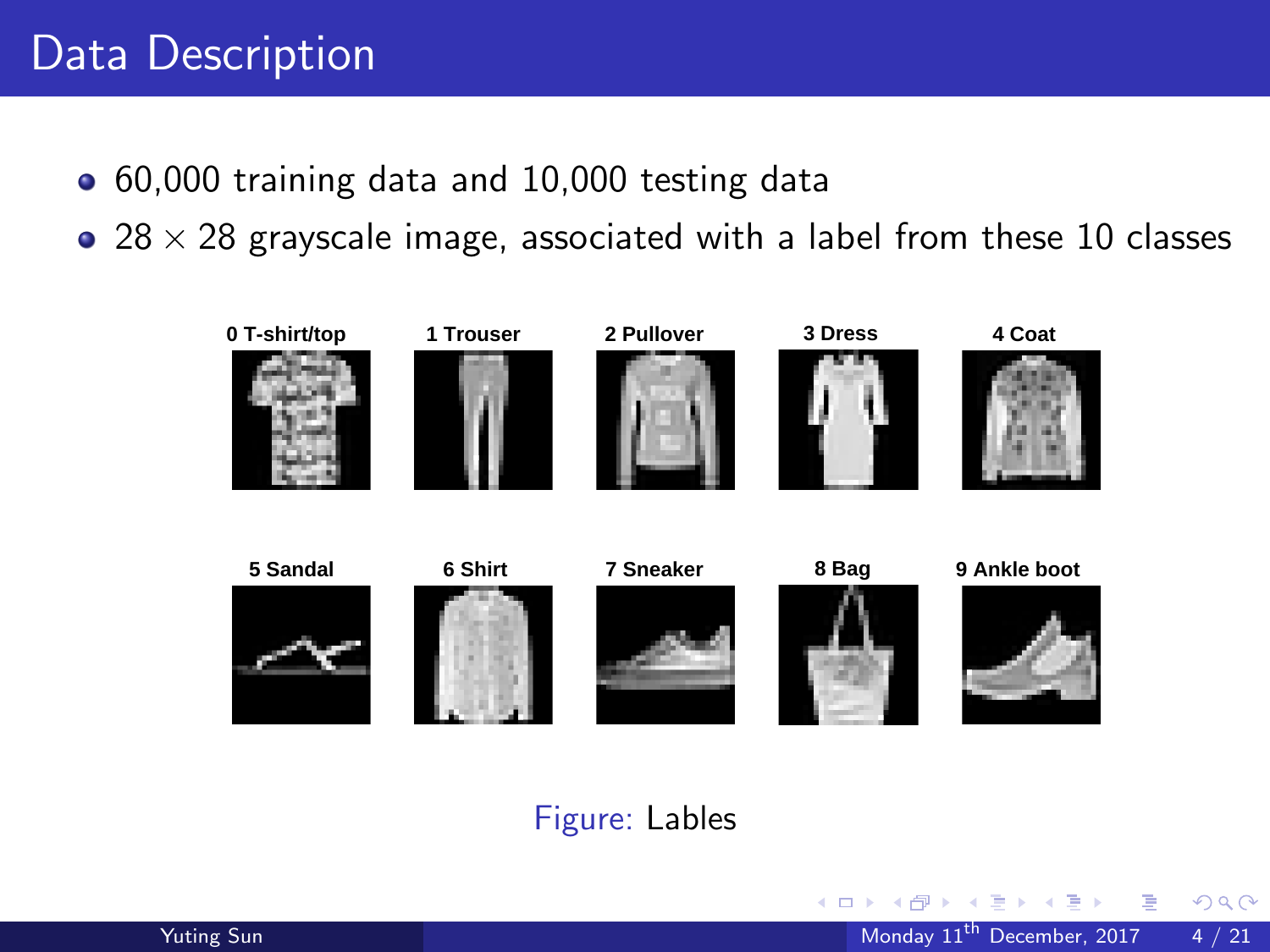- Apply convolutional neural networks to classify the fashion images in Fashion-MNIST.
- Find a convolutional neural network with related simpler architecture which can provide us with a competitive accuracy.
- Explore how the number of feature maps and fully connected layer output size affect the accuracy of prediction.
- **•** Predict the testing data using the "best" CNN and analyze the prediction result.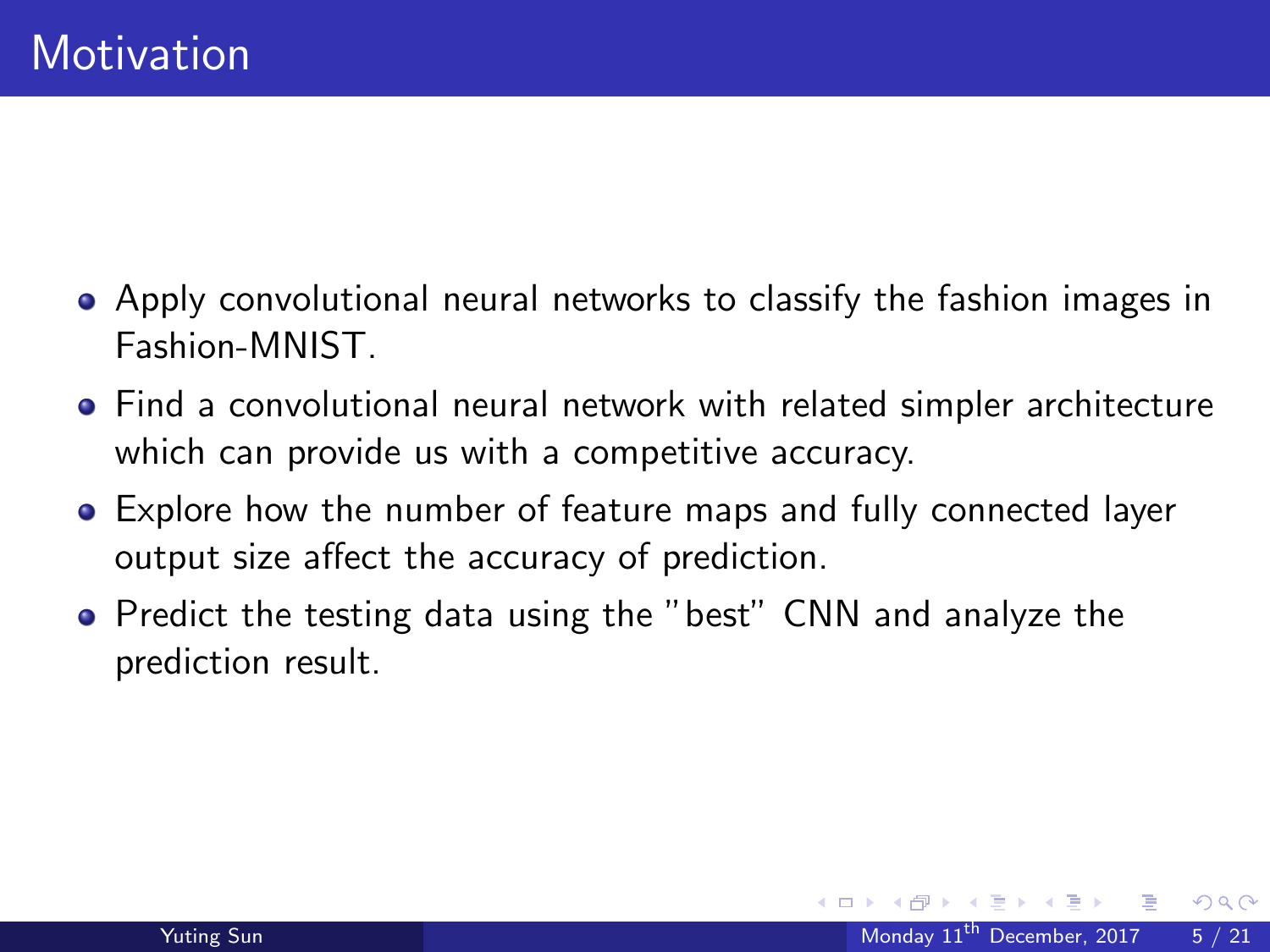### <span id="page-5-0"></span>Related Works

- Paper by Zalando researchers, Xiao et al. (2017)
	- The best model: Support Vector Classifier with regularization parameter  $C=10$  and RBF kernel.
	- Testing accuracy: 89.70%.
- GitHub

| <b>CNNs</b>                                                | $Accuracy$ (%) |
|------------------------------------------------------------|----------------|
| 32C3-64C3-2P2-FC128-FC10 with dropout                      | 87.6%          |
| 32C5-2P2-64C5-2P2-FC1024-FC10 with dropout                 | 91.6%          |
| 32C3-2P2-64C3-2P2-128FC-FC10                               | 91.9%          |
| 32C3-2P2-32C3-2P2-128FC-FC10 with dropout                  | 92.2%          |
| 32C5-2P2-64C5-2P2-128C1-2P2-FC1024-FC512-FC10 with dropout | 92.6%          |
| 64C5-2P2-512C5-2P2-128FC-64FC-10FC with dropout            | 93.2%          |
| AlexNet                                                    | 89.9%          |

Table: CNNs Comparison

 $\bullet$  Human performance is only 83.5%.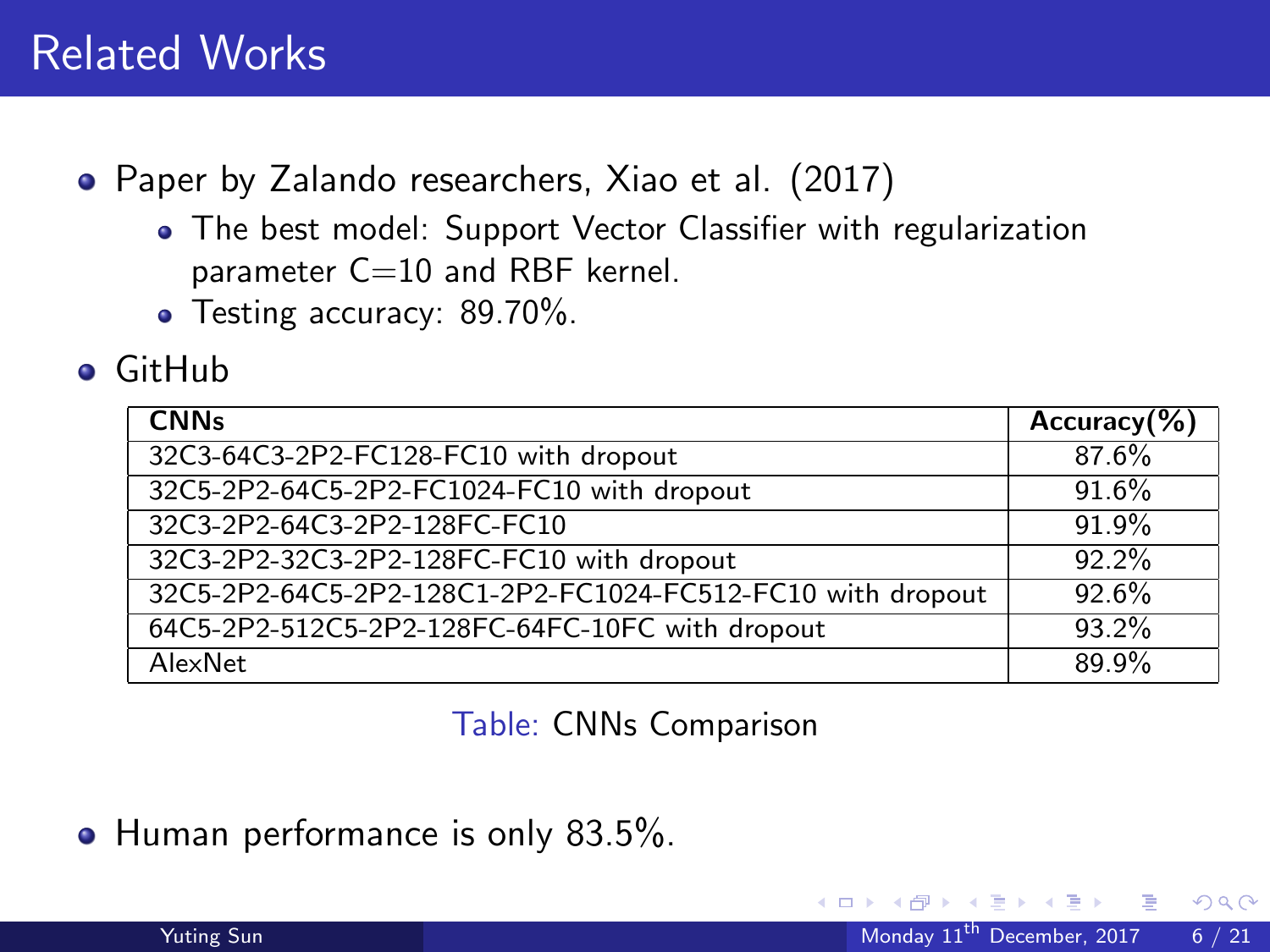# <span id="page-6-0"></span>Architecture of Convolutional Neural Networks



 $N_1$ (Feature maps)C5 - 2P2 - N<sub>2</sub>(Feature maps)C5 - 2P2 - FC(M) - FC(10)

- Convolutional layer: size=5, stride=1, zero padding=2
- Max-pooling layer: size=2, stride=2, zero padding=0

4 D F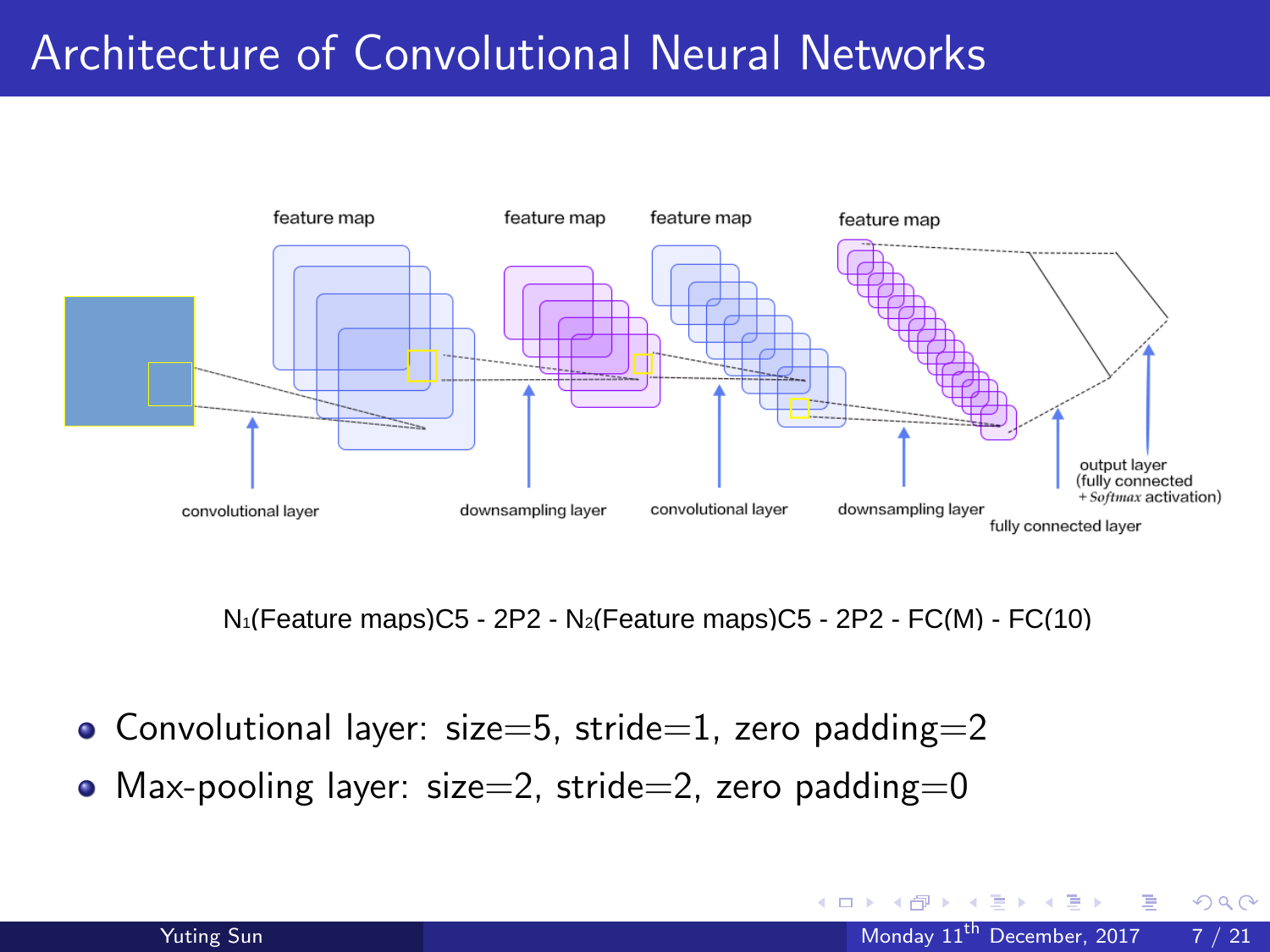### <span id="page-7-0"></span>Architecture of Convolutional Neural Networks

Fully connected layer:

• stochastic gradient descent with momentum

$$
v_{l+1} = \gamma v_l + \alpha \nabla E(\theta_l)
$$
  
\n
$$
\theta_{l+1} = \theta_l - v_{l+1}
$$
\n(1)

where l is the iteration number,  $0 < \gamma \leqslant 1$  is the momentum (we set momentum=0.9 ),  $\alpha > 0$  is the learning rate (we set initial learning rate=0.01),  $\theta$  is the parameter vector and  $E(\theta)$  is the loss function.

• The loss function is the cross entropy function.

$$
E(\theta) = -\sum_{i=1}^{n} \sum_{j=1}^{k} t_{ij} \ln y_j(x_i, \theta)
$$
 (3)

where  $\theta$  is the parameter vector,  $t_{ii}$  is the indicator that the *i*th sample belongs [t](#page-7-0)othe jth cla[s](#page-8-0)s, [a](#page-9-0)nd  $y_j(x_i, \theta)$  $y_j(x_i, \theta)$  $y_j(x_i, \theta)$  is the [o](#page-6-0)[utp](#page-8-0)[u](#page-6-0)t [f](#page-8-0)[or](#page-5-0) sa[m](#page-5-0)[p](#page-6-0)[l](#page-8-0)e i[.](#page-0-0)  $QQ$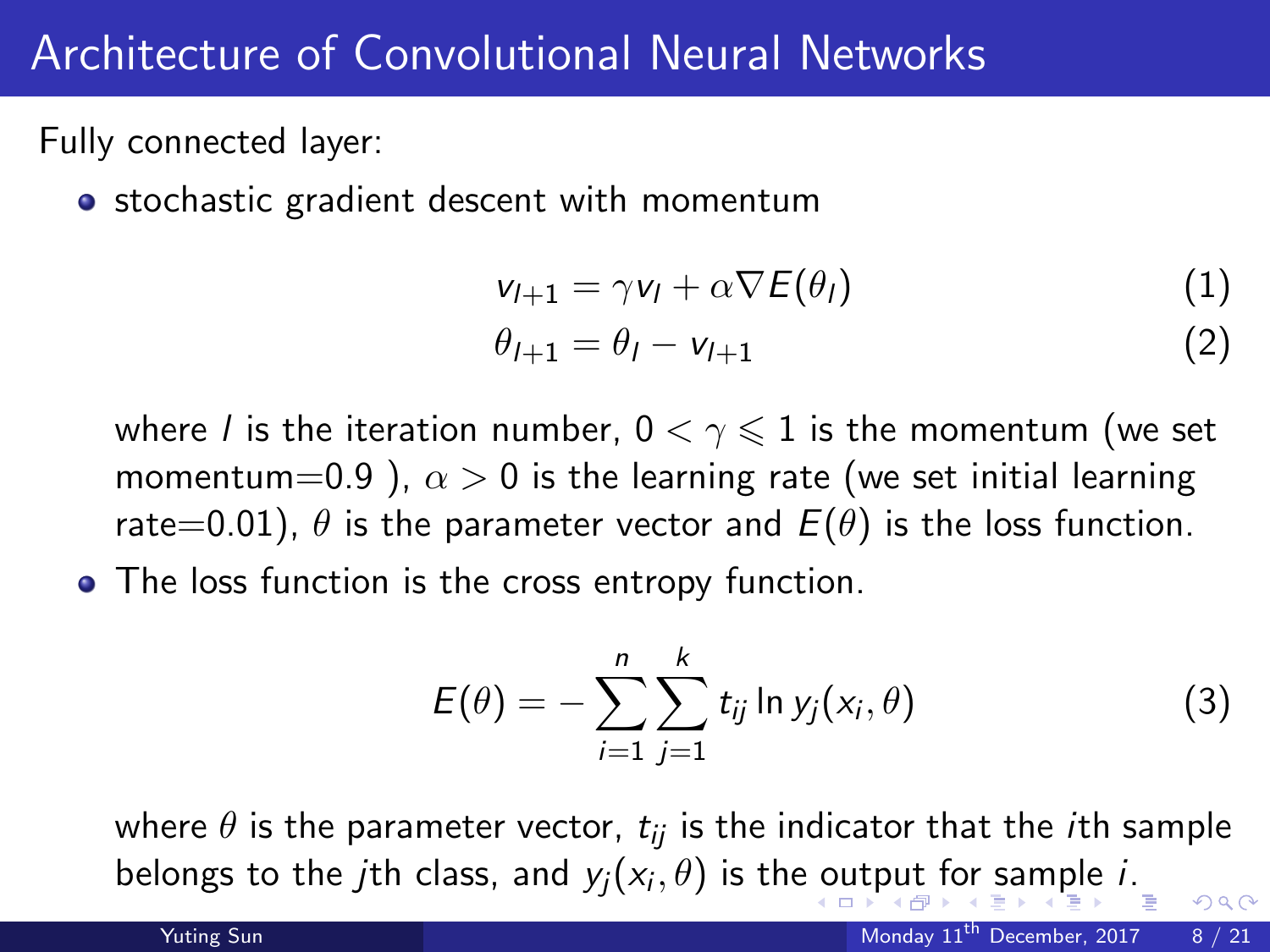## <span id="page-8-0"></span>Architecture of Convolutional Neural Networks

• Softmax Classification layer: The output unit activation function is the softmax function.

$$
y_r(x) = \frac{\exp(a_r(x))}{\sum_{j=1}^k \exp(a_r(x))}
$$
(4)

where  $0\leqslant \mathsf y_r\leqslant 1$  and  $\sum_{j=1}^k\mathsf y_j=1$ , and  $\mathsf a_r=\ln(\mathsf P(\mathsf x,\theta|\mathsf c_r)\mathsf P(\mathsf c_r)).$  $P(x, \theta | c_r)$  is the conditional probability of the sample given class r, and  $P(c_r)$  is the class prior probability.

- Other setup
	- $\bullet$  Mini-batch = 128
	- validation frequency: 2 validations per epoch
	- Training Stop Criteria: Stop if validation accuracy does not improve for N (we set  $N = 10$ ) network validations.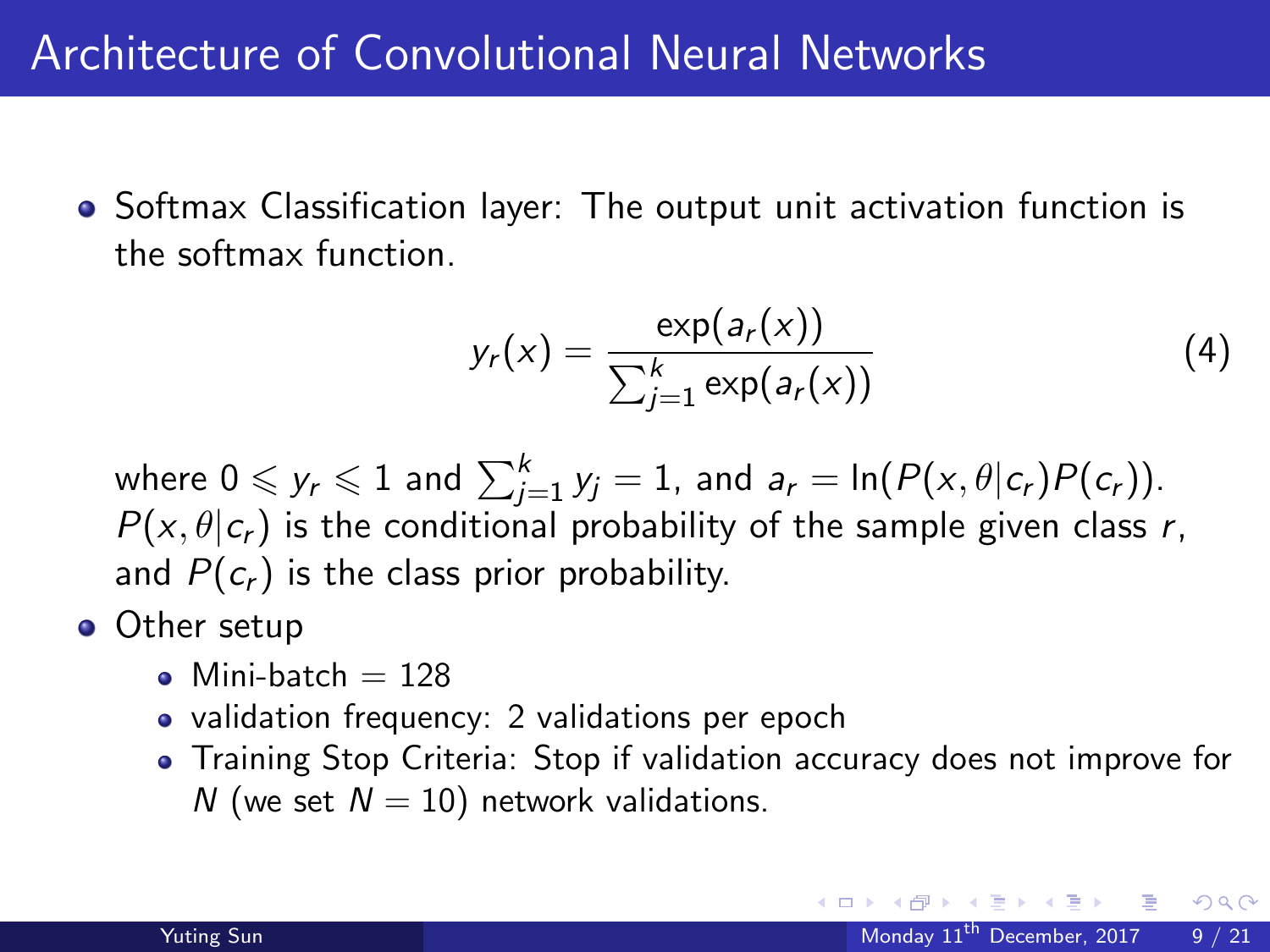### <span id="page-9-0"></span>One Convolutional Layer Models

- Fix number of feature maps: 32 and 128
- Change fully connected layer output size:  $2^5 = 32$ ,  $2^6 = 64$ ,  $2^7 = 128$ ,  $2^8 = 256$ ,  $2^9 = 512$ .

| Models of 32C5      | <b>Training Accuracy</b> | <b>Testing Accuracy</b> |
|---------------------|--------------------------|-------------------------|
| 32C5-2P2-FC32-FC10  | 96.31%                   | 91.17%                  |
| 32C5-2P2-FC64-FC10  | 95.51%                   | 91.51%                  |
| 32C5-2P2-FC128-FC10 | 95.78%                   | 91.18%                  |
| 32C5-2P2-FC256-FC10 | 95.46%                   | 90.96%                  |
| 32C5-2P2-FC512-FC10 | 96.34%                   | 90.94%                  |

#### Table: Accuracies of 32C5 models

| Models of 128C5      | <b>Training Accuracy</b> | <b>Testing Accuracy</b> |
|----------------------|--------------------------|-------------------------|
| 128C5-2P2-FC32-FC10  | 94.32%                   | 90.82%                  |
| 128C5-2P2-FC64-FC10  | 95.17%                   | 90.93%                  |
| 128C5-2P2-FC128-FC10 | 96.32%                   | 91.09%                  |
| 128C5-2P2-FC256-FC10 | 96.59%                   | 91.32%                  |
| 128C5-2P2-FC512-FC10 | 97.32%                   | 91 88%                  |

Table: Accuracies of 128C5 models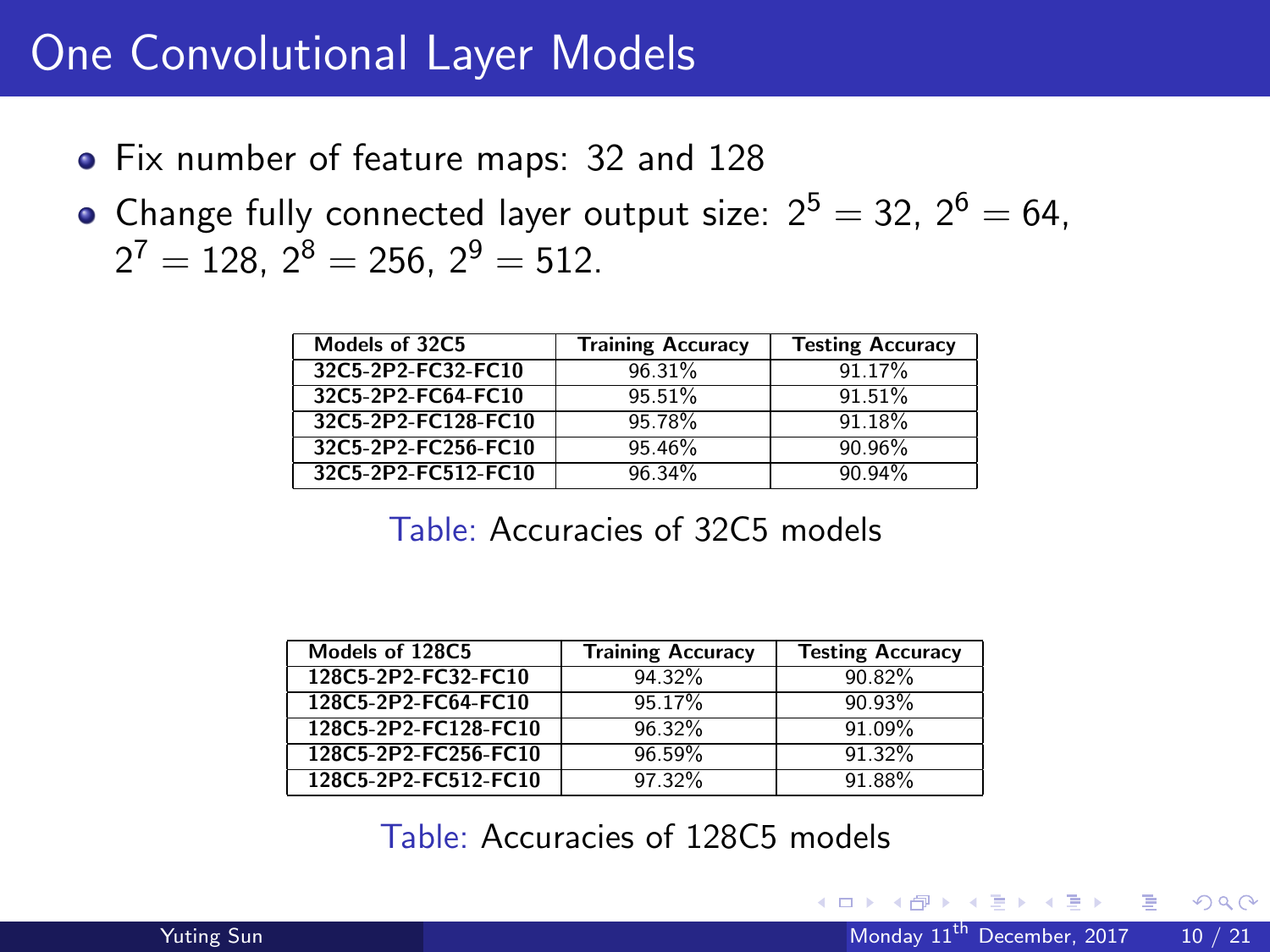### One Convolutional Layer Models

- Fix fully connected layer output size: 64 and 512
- Change the number of feature maps:  $2^4 = 16$ ,  $2^5 = 32$ ,  $2^6 = 64$ ,  $2^7 = 128$ ,  $2^8 = 256$ .

| <b>Models of FC64</b> | <b>Training Accuracy</b> | <b>Testing Accuracy</b> |
|-----------------------|--------------------------|-------------------------|
| 16C5-2P2-FC64-FC10    | 93.39%                   | 90.02%                  |
| 32C5-2P2-FC64-FC10    | 95.15%                   | 91.51%                  |
| 64C5-2P2-FC64-FC10    | 95.27%                   | 91.32%                  |
| 128C5-2P2-FC64-FC10   | 96.02%                   | 91.21%                  |
| 256C5-2P2-FC64-FC10   | 96.23%                   | 91.00%                  |

#### Table: Accuracies of FC64 models

| Models of FC512      | <b>Training Accuracy</b> | <b>Testing Accuracy</b> |
|----------------------|--------------------------|-------------------------|
| 16C5-2P2-FC512-FC10  | 94.33%                   | 90.68%                  |
| 32C5-2P2-FC512-FC10  | 96.34%                   | 90.94%                  |
| 64C5-2P2-FC512-FC10  | 96.32%                   | 91.24%                  |
| 128C5-2P2-FC512-FC10 | 97.32%                   | 91.88%                  |
| 256C5-2P2-FC512-FC10 | 97.89%                   | 91.18%                  |

#### Table: Accuracies of FC512 models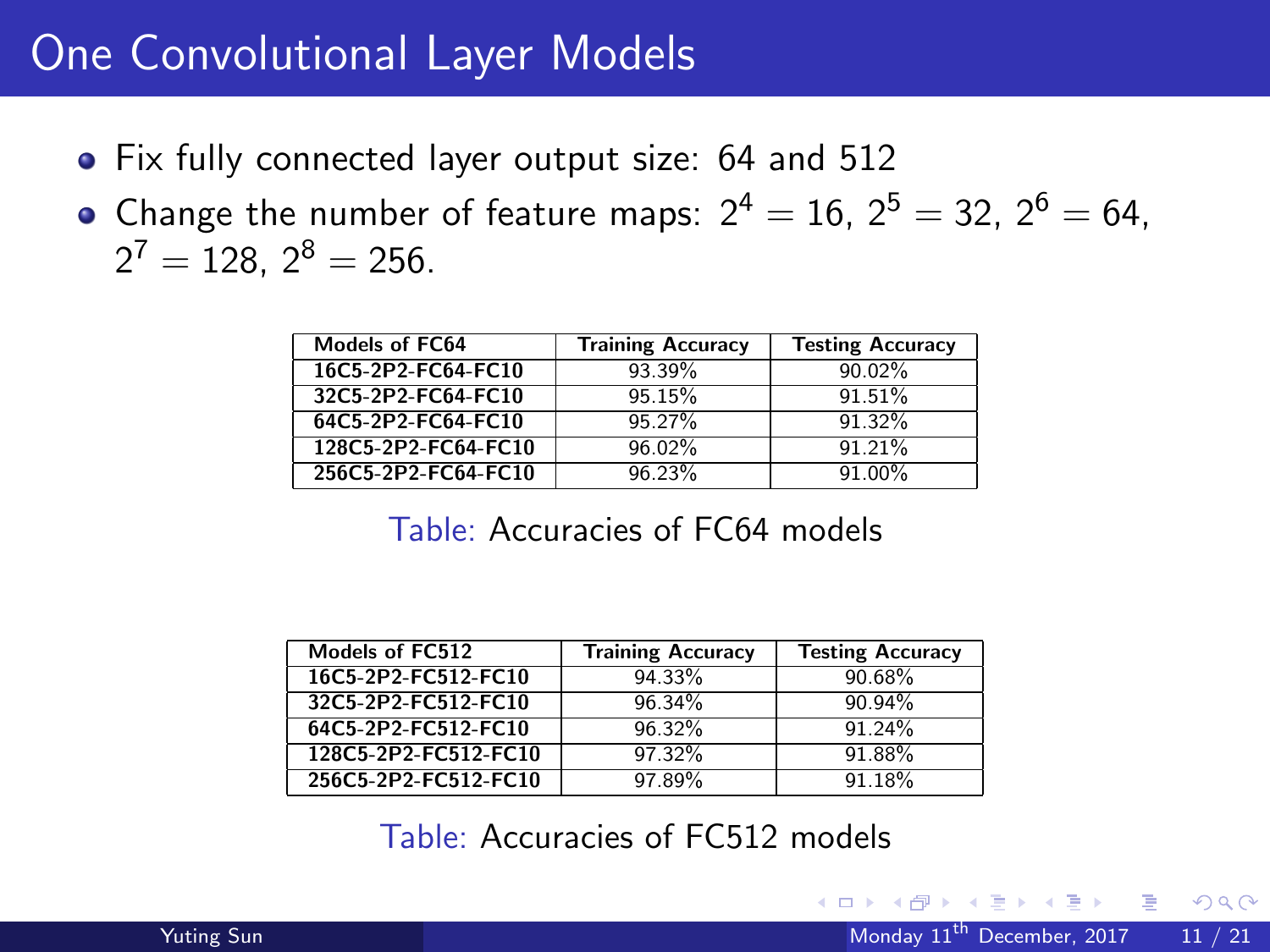# One Convolutional Layer Models



Figure: Accuracies of one convolutional layer models

- $\bullet$  It is not necessary that more feature maps or larger fully connected output size is able to increase the testing accuracy.
- An appropriate combination of the number of feature maps and fully connected layer output size can make the CNNs perform well. **← ロ ▶ → イ 同** - 41 - 11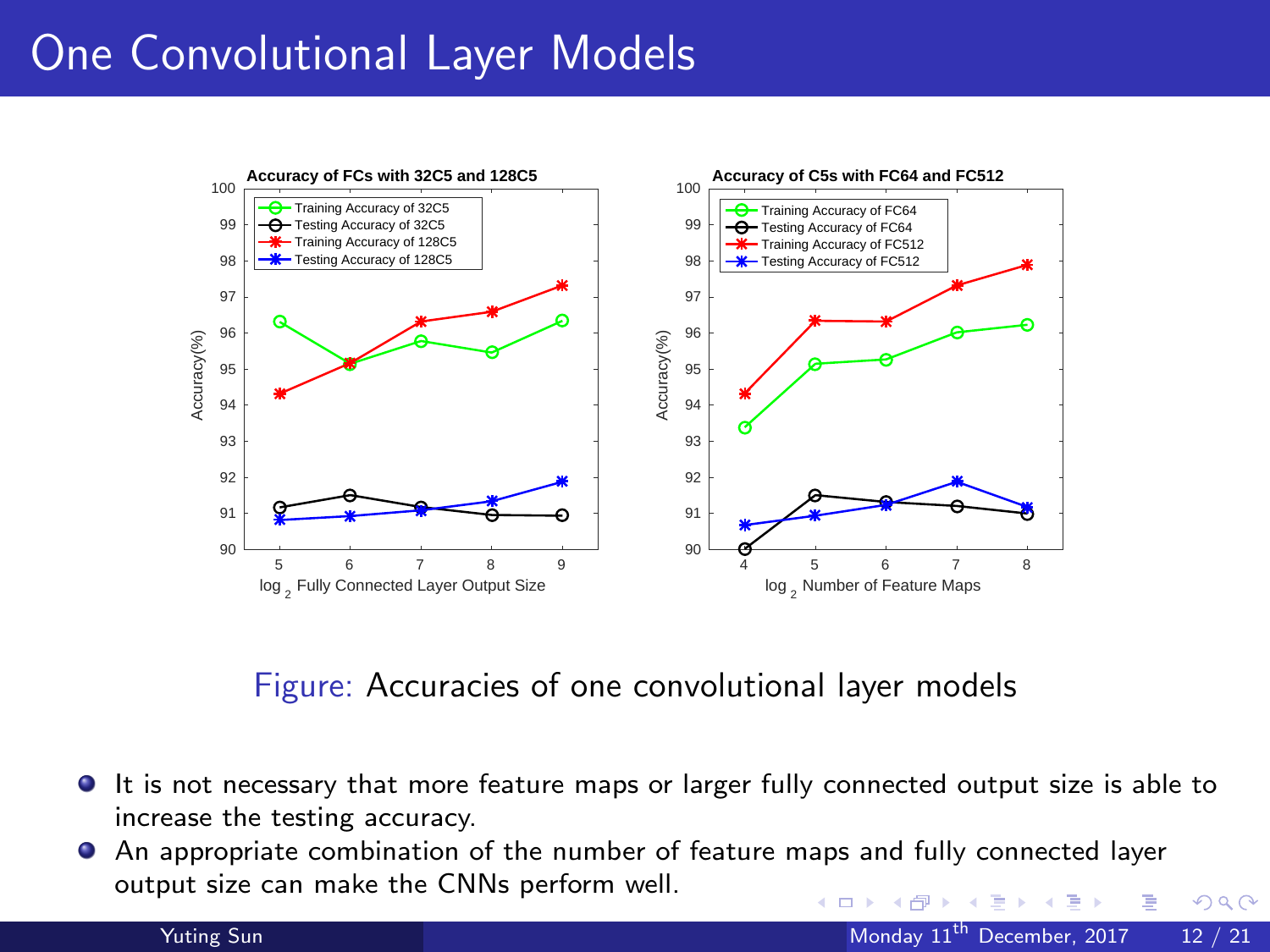- Fix the fully connected layer output size as 512
- Change the numbers of feature maps.

| <b>Two Convolutional Layers Models</b> | <b>Training Accuracy</b> | <b>Testing Accuracy</b> |
|----------------------------------------|--------------------------|-------------------------|
| 16C5-2P2-16C5-2P2-FC512-FC10           | 92.08%                   | 89.72%                  |
| 16C5-2P2-32C5-2P2-FC512-FC10           | 92.19%                   | 89.93%                  |
| 32C5-2P2-32C5-2P2-FC512-FC10           | $92.36\%$                | 89.99%                  |
| 32C5-2P2-64C5-2P2-FC512-FC10           | 92.62%                   | 90.26%                  |
| 64C5-2P2-64C5-2P2-FC512-FC10           | 92.78%                   | 90.13%                  |
| 64C5-2P2-128C5-2P2-FC512-FC10          | 93.10%                   | 90.24%                  |

Table: Accuracies of FC512 models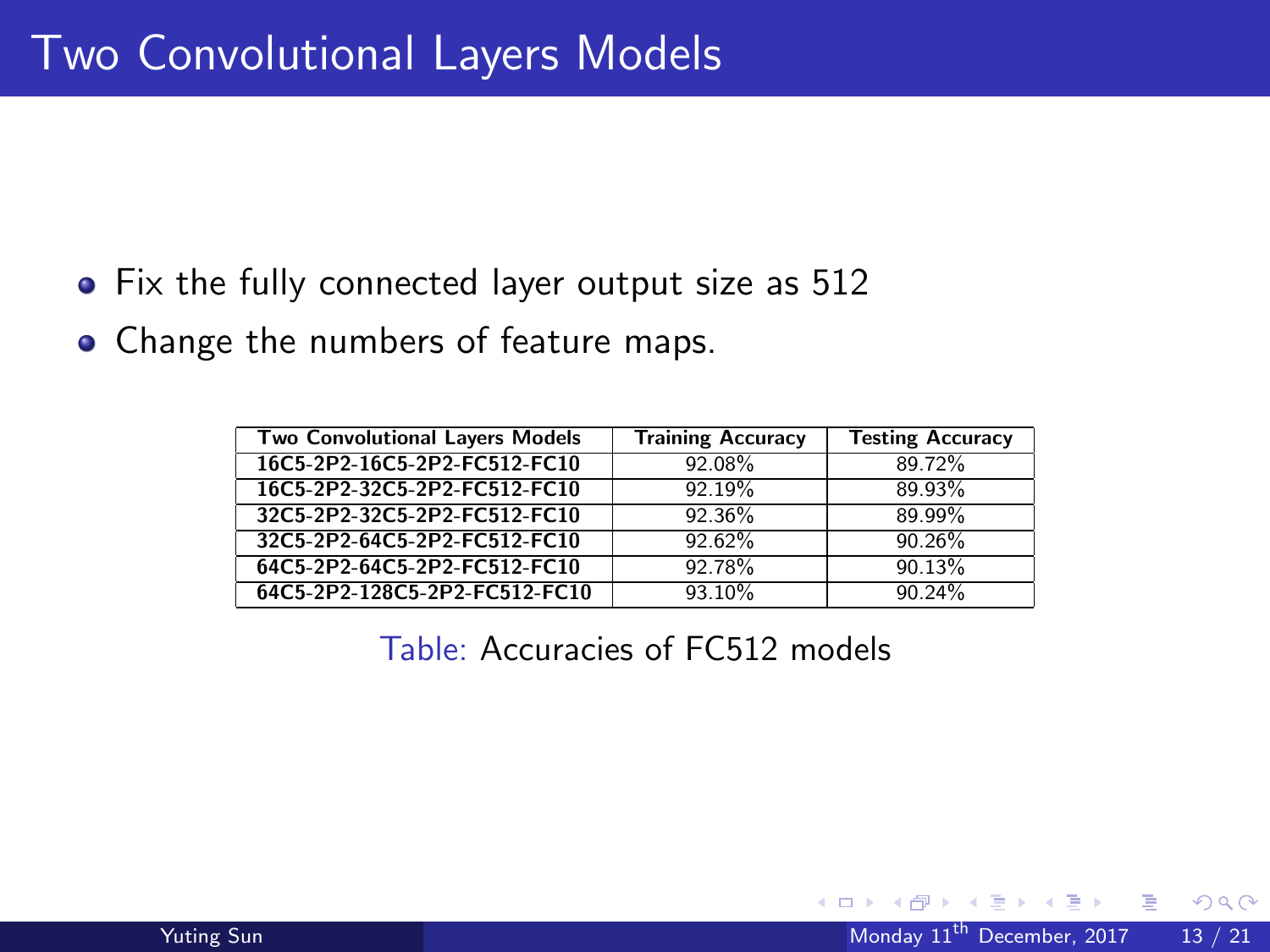- Fix convolutional layers 32C5-2P2-64C5-2P2
- Change fully connected layer output size:  $2^7 = 128$ ,  $2^8 = 256$ .  $2^9 = 512$ ,  $2^{10} = 1024$ .

| <b>Two Convolutional Layers Models</b> | <b>Training Accuracy</b> | <b>Testing Accuracy</b> |
|----------------------------------------|--------------------------|-------------------------|
| 32C5-2P2-64C5-2P2-FC128-FC10           | 92.17%                   | 90.10%                  |
| 32C5-2P2-64C5-2P2-FC256-FC10           | 92.19%                   | 90.49%                  |
| 32C5-2P2-64C5-2P2-FC512-FC10           | 92.62%                   | 90.26%                  |
| 32C5-2P2-64C5-2P2-FC1024-FC10          | 93.15%                   | 90.29%                  |

Table: Accuracies of 32C5-2P2-64C5-2P2 models

More convolutional layers do not increase the testing accuracy for this dataset.

 $200$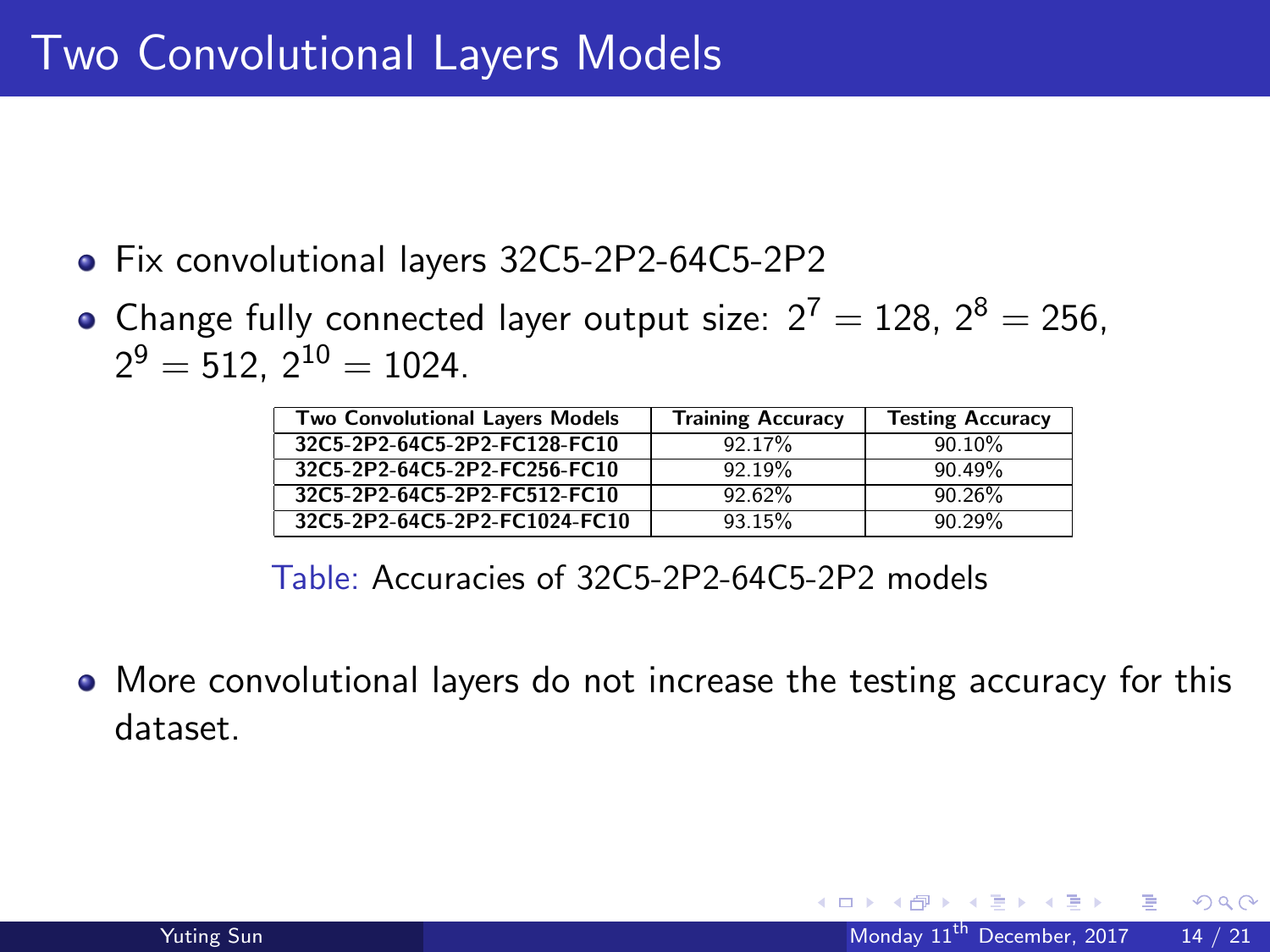- Deal with overfitting
- Dropout in convolutional layer, max-pooling layer, fully connected layer or combination of them.
- For this data, we do dropout in
	- fully connected layer
	- max-pooling layer and fully connected layer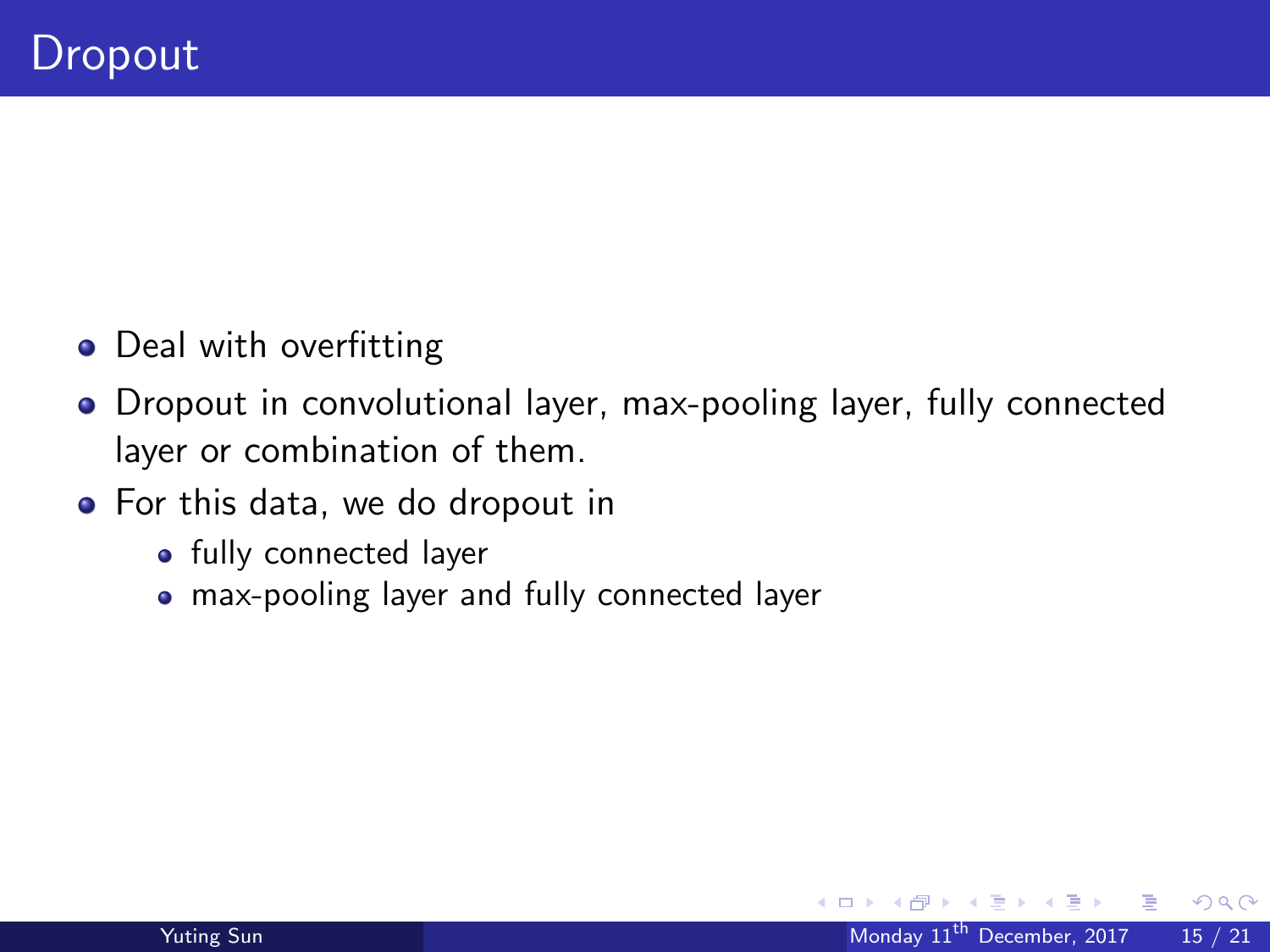| 128C5-2P2-FC512-FC10                     | <b>Training accuracy</b> | <b>Testing accuracy</b> |
|------------------------------------------|--------------------------|-------------------------|
| <b>Without dropout</b>                   | 97.32%                   | 91.88%                  |
| Dropout fully connection                 | 97.68%                   | 92.20%                  |
| Dropout fully connection and max-pooling | 98.01%                   | 92.32%                  |

Table: Accuracies of 128C5-2P2-FC512-FC10 with or without dropout

| 32C5-2P2-64C4-2P2-FC256-FC10             | <b>Training accuracy</b> | <b>Testing accuracy</b> |
|------------------------------------------|--------------------------|-------------------------|
| <b>Without dropout</b>                   | 92.19%                   | 90.49%                  |
| Dropout fully connection                 | 95.51%                   | 92.10%                  |
| Dropout fully connection and max-pooling | 96.29%                   | 92.47%                  |

Table: Accuracies of 32C5-2P2-64C4-2P2-FC256-FC10 with or without dropout

 $OQ$ 

造

**K ロ ⊁ K 伊 ⊁ K 君 ⊁ K 君 ⊁**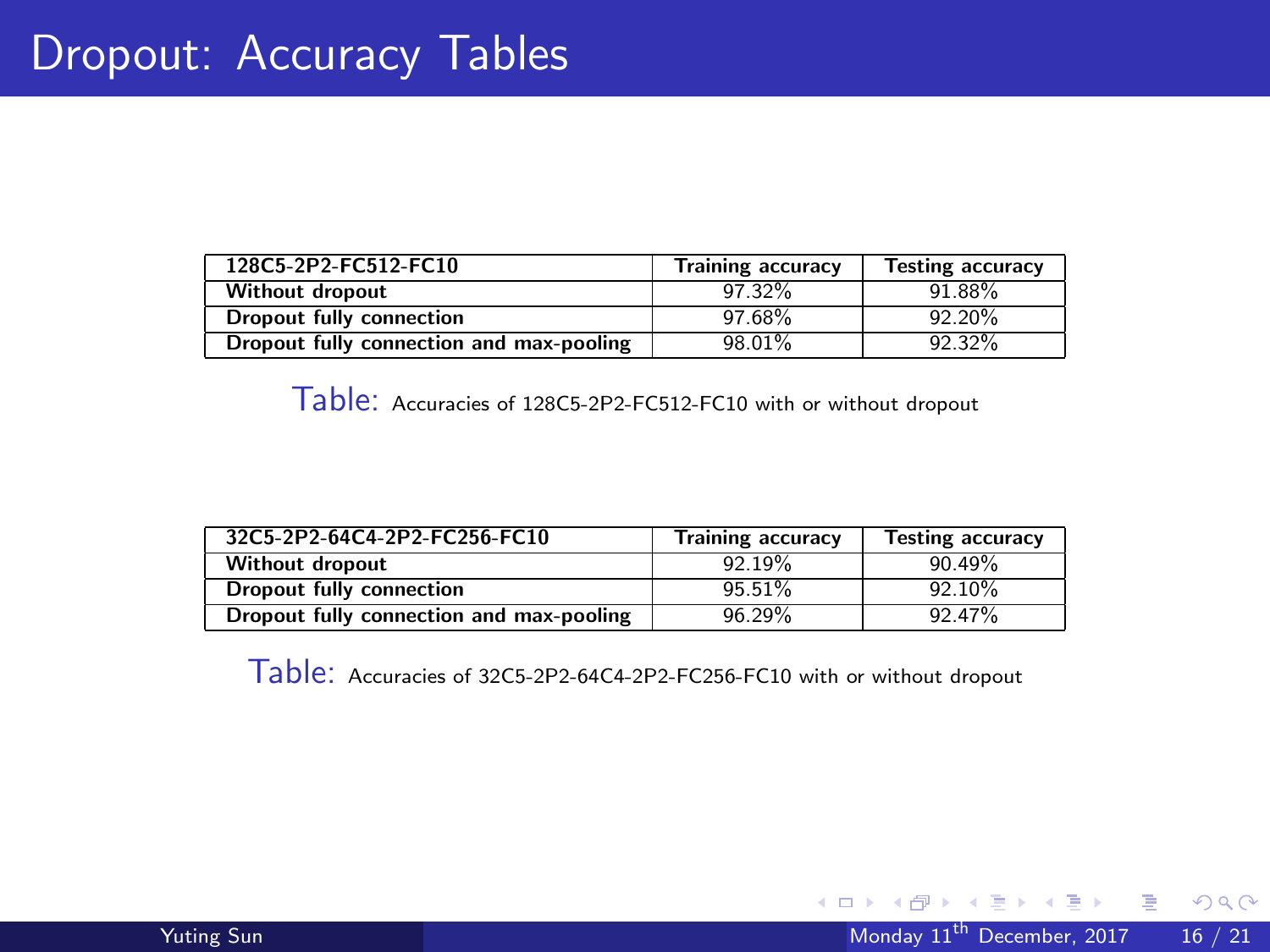### Dropout: 128C-2P2-FC512-FC10



Figure: Validation Accuracy and Validation Loss of 128C5-2P2-FC512-FC10

÷.

4 日下

与

×.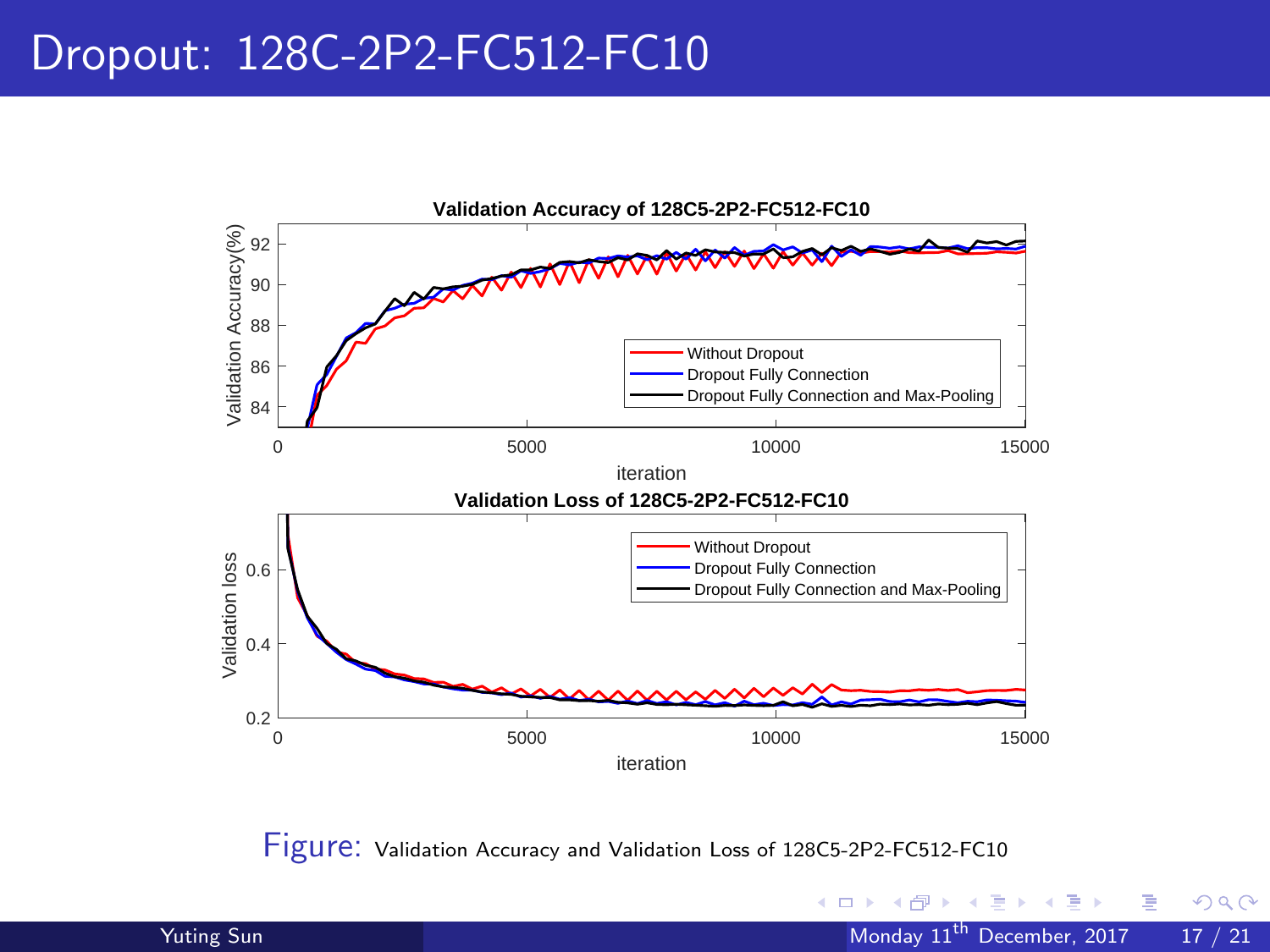### Dropout: 32C5-2P2-64C5-2P2-FC256-FC10



Figure: Validation Accuracy and Validation Loss of 32C5-2P2-64C5-2P2-FC256-FC10

4.0.3

与

×.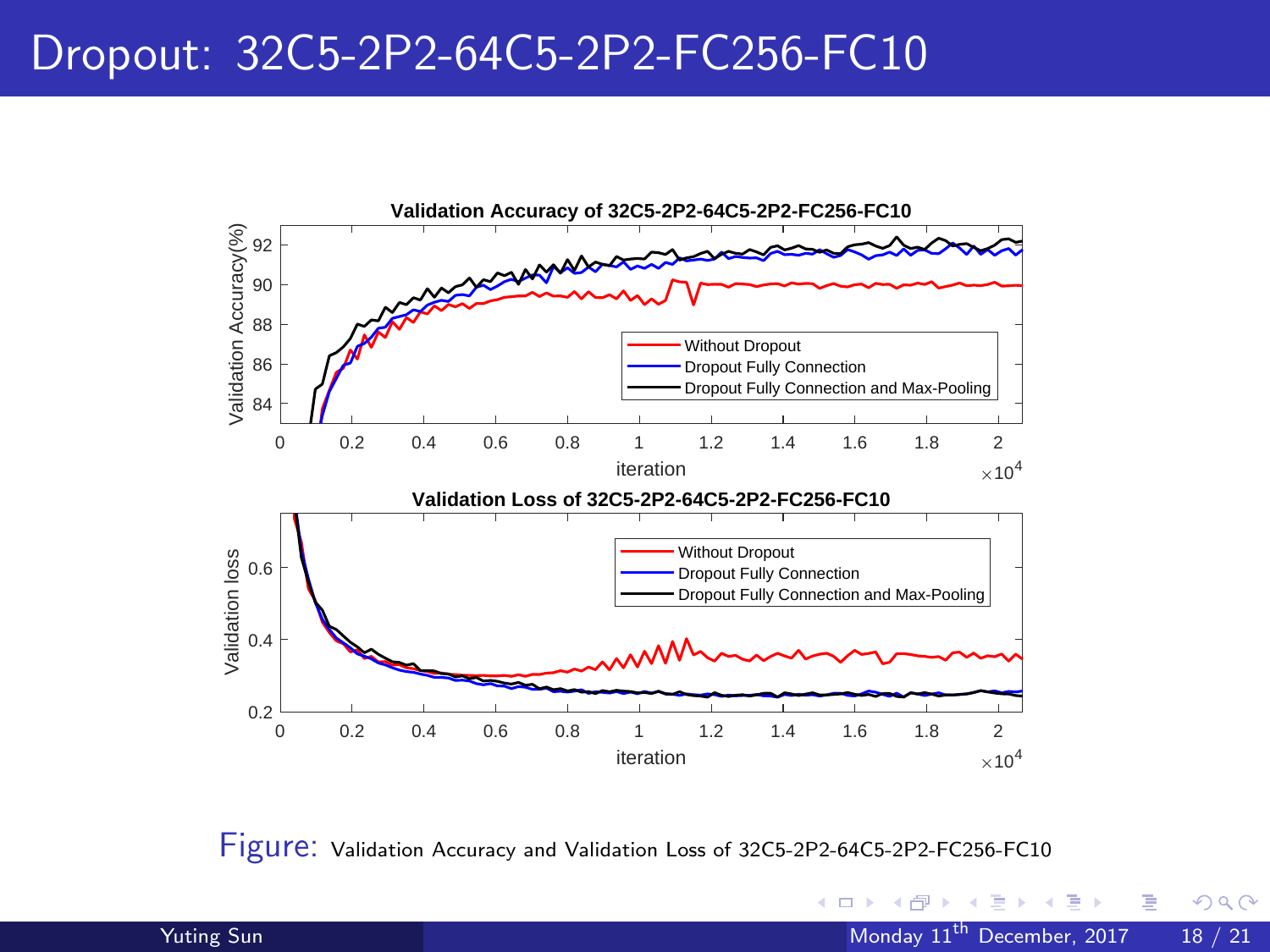### <span id="page-18-0"></span>Prediction Result

### Confusion matrix:

| F923 | 3   | 19  | 31             |          | 0   | 149 | 0   |     |     |
|------|-----|-----|----------------|----------|-----|-----|-----|-----|-----|
| 0    | 990 | 0   | 6              |          |     | 3   | 0   |     |     |
| 13   |     | 850 | 5              | 25       |     | 39  | 0   |     |     |
| 8    | 5   |     | 910            | 12       | 0   | 11  | 0   |     |     |
| U    | 0   | 76  | 28             | 923      | 0   | 49  | 0   |     |     |
| ◠    |     | 0   |                | $\Omega$ | 980 | 0   |     |     |     |
| 51   |     | 47  |                | 38       | 0   | 746 | n   |     |     |
|      | 0   | 0   | 0              | 0        | 13  | 0   | 959 |     | 20  |
|      |     |     | $\mathfrak{p}$ |          |     | 3   | 0   | 988 |     |
|      |     |     |                |          |     | n   | 34  | 0   | 978 |

| <b>Classes</b>     | Precision | Recall |
|--------------------|-----------|--------|
| $0.$ T-shirt / top | 0.8197    | 0.9230 |
| 1. Trousers        | 0.9900    | 0.9900 |
| 2. Pullover        | 0.9081    | 0.8500 |
| 3. Dress           | 0.9549    | 0.9100 |
| 4. Coat            | 0.8570    | 0.9230 |
| 5. Sandal          | 0.9889    | 0.9800 |
| 6. Shirt           | 0.8225    | 0.7460 |
| 7. Sneaker         | 0.9658    | 0.9590 |
| 8. Bag             | 0.9890    | 0.9880 |
| 9. AnkleBoot       | 0.9607    | 0.9780 |

Table: Precision and Recall

重

 $2990$ 

イロト イ部 トイヨ トイヨト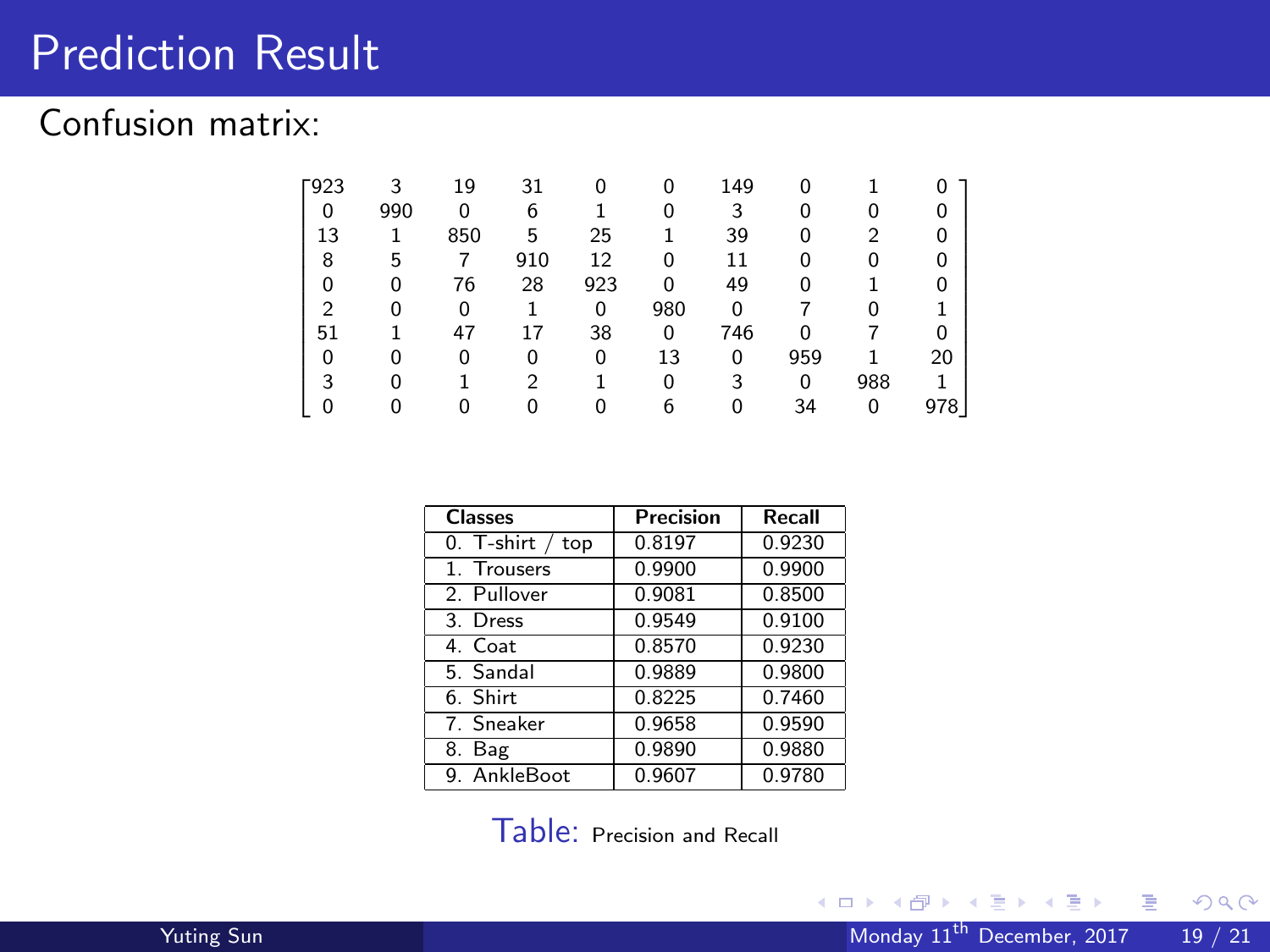### <span id="page-19-0"></span>• Conclusion

- Find a related simpler CNN and the accuracy is 92.47%.
- It is not necessary that large networks perform better than small ones.
- An appropriate combination of number of feature maps and fully connected output size makes CNN perform well.
- Dropout is a useful way to deal with overfitting and increase the accuracy, especially for large networks.
- For some imaged, human are easy to misclassify, as well as computers.

### Future Work

- Use multiple CPU or move to GPU.
- Try larger CNN with dropout or change the architecture.
- CNN may be not perfect for this data, try other models to increase accuracy.